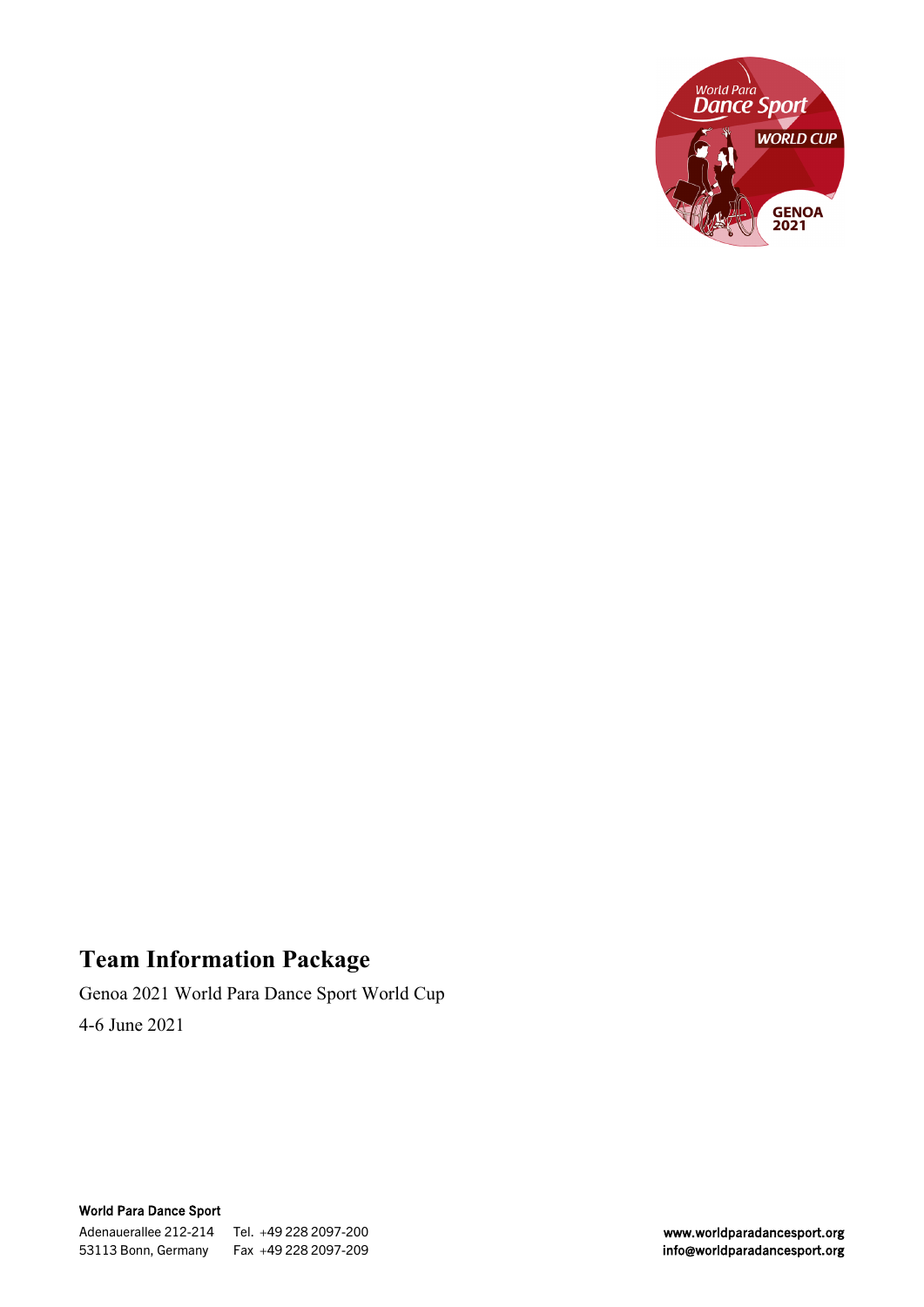# Contents

| $\mathbf{1}$   |       |                                                                                    |  |
|----------------|-------|------------------------------------------------------------------------------------|--|
|                | 1.1   |                                                                                    |  |
|                | 1.2   |                                                                                    |  |
|                | 1.3   |                                                                                    |  |
| $\overline{2}$ |       |                                                                                    |  |
|                | 2.1   |                                                                                    |  |
|                | 2.2   |                                                                                    |  |
|                | 2.3   |                                                                                    |  |
| $\mathfrak{Z}$ |       |                                                                                    |  |
|                | 3.1   |                                                                                    |  |
|                | 3.2   |                                                                                    |  |
| $\overline{4}$ |       |                                                                                    |  |
|                | 4.1   |                                                                                    |  |
|                | 4.2   |                                                                                    |  |
|                | 4.3   |                                                                                    |  |
| 5              |       |                                                                                    |  |
|                | 5.1   | The competition will take place in the same complex where the hotel is located.  7 |  |
|                | 5.2   |                                                                                    |  |
| 6              |       |                                                                                    |  |
|                | 6.1   |                                                                                    |  |
| 7              |       |                                                                                    |  |
|                | 7.1   |                                                                                    |  |
| 8              |       |                                                                                    |  |
|                | 8.1   |                                                                                    |  |
|                | 8.1.1 |                                                                                    |  |
|                | 8.1.2 |                                                                                    |  |
|                | 8.1.3 |                                                                                    |  |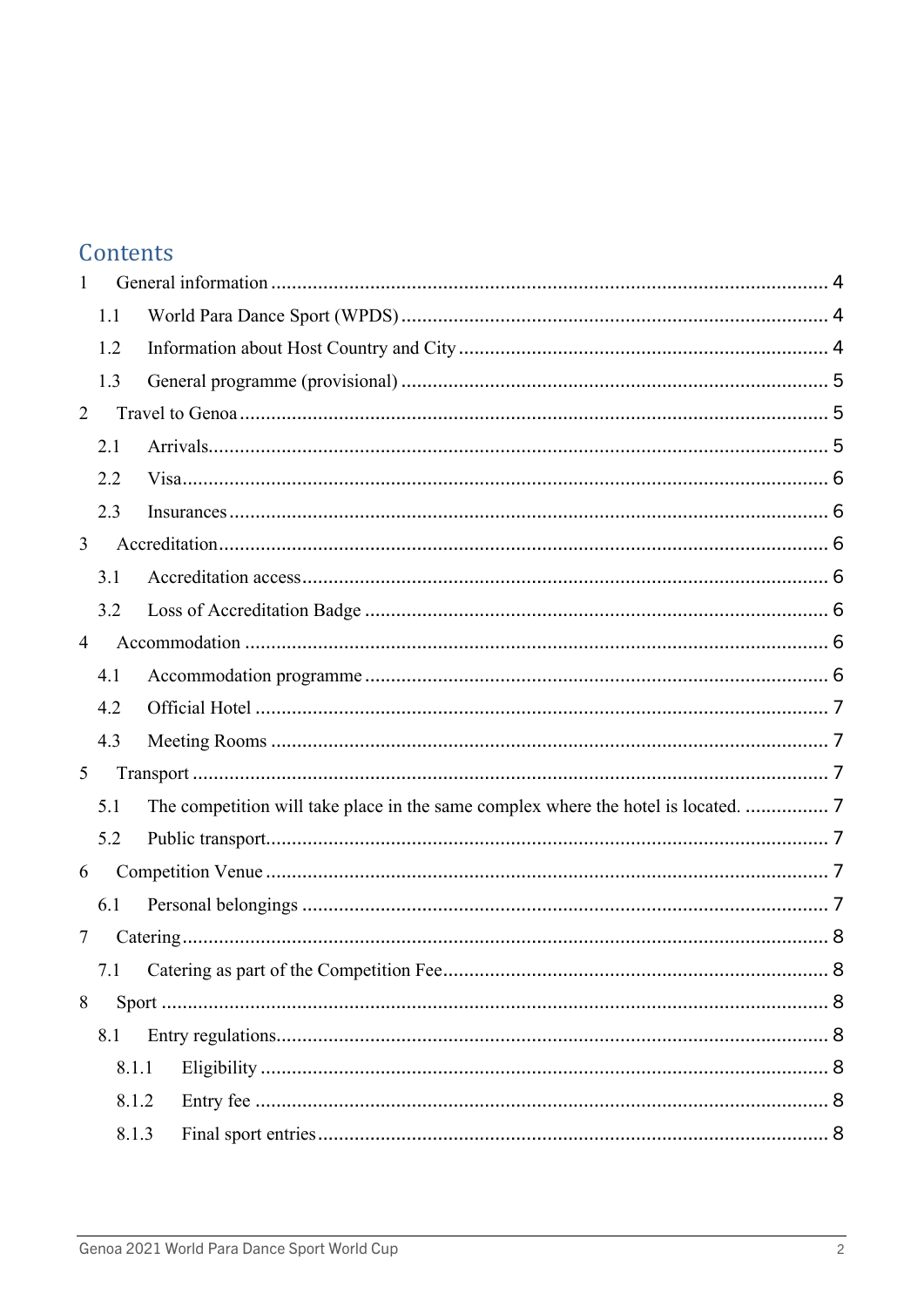|    | 8.2    |                                                                   |  |
|----|--------|-------------------------------------------------------------------|--|
|    | 8.2.1  |                                                                   |  |
|    | 8.2.2  |                                                                   |  |
|    | 8.2.3  |                                                                   |  |
|    | 8.2.4  |                                                                   |  |
|    | 8.2.5  |                                                                   |  |
|    | 8.2.6  |                                                                   |  |
|    | 8.2.7  |                                                                   |  |
| 9  |        |                                                                   |  |
| 10 |        |                                                                   |  |
|    | 10.1   |                                                                   |  |
|    | 10.2   |                                                                   |  |
|    | 10.2.1 | Athletes that already have a valid TUE certificate of approval 11 |  |
|    | 10.2.2 |                                                                   |  |
|    | 10.2.3 |                                                                   |  |
| 11 |        |                                                                   |  |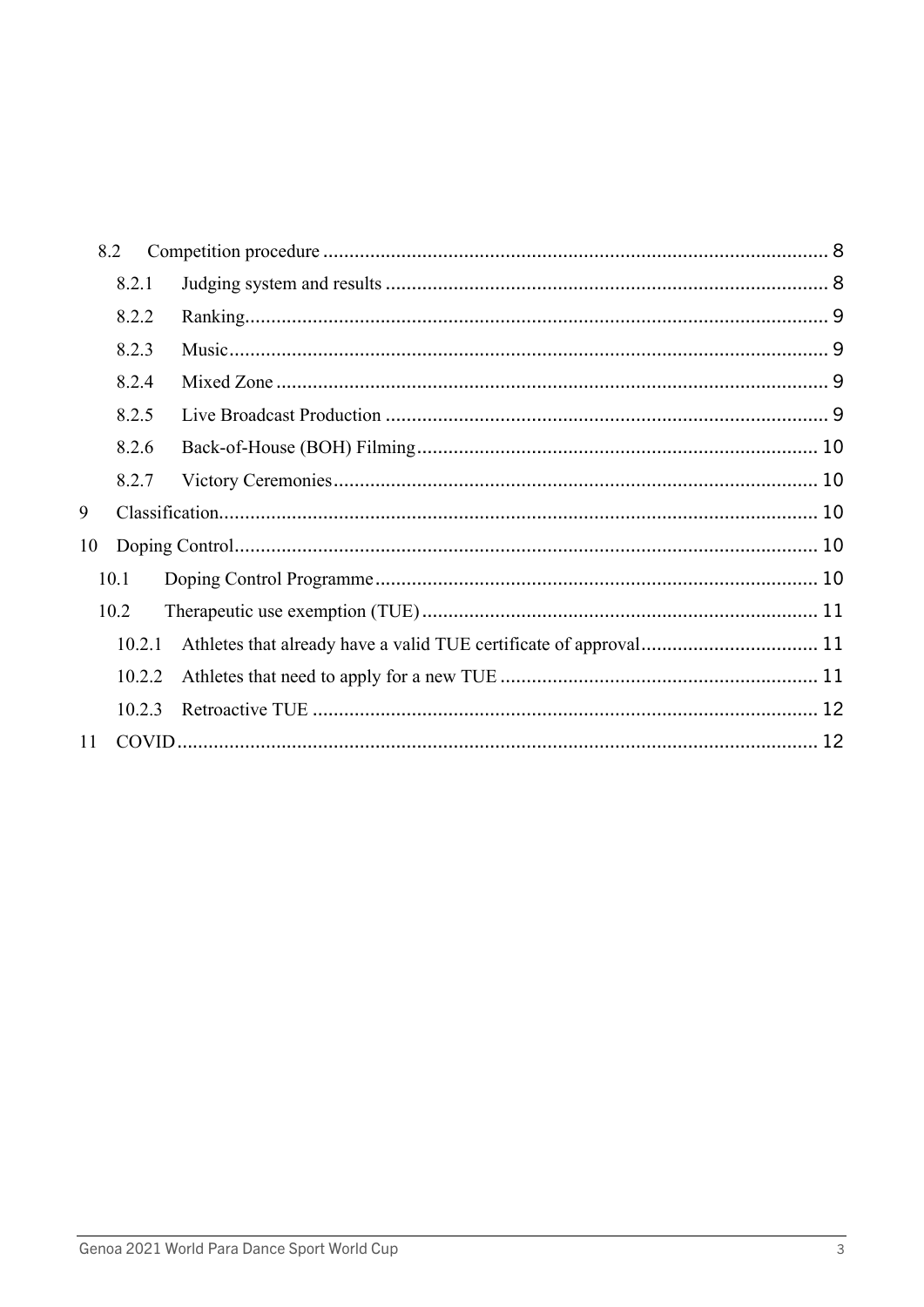## <span id="page-3-0"></span>**1 General information**

### <span id="page-3-1"></span>**1.1 World Para Dance Sport (WPDS)**

| <b>WPDS Sport Technical Committee (STC)</b> |                                       |  |  |
|---------------------------------------------|---------------------------------------|--|--|
| Chairperson                                 | Grethe Anderson (NOR)                 |  |  |
| Head of Competition                         | Maria del Carmen Legaspi Torres (MEX) |  |  |
| Head of Technical Control                   | Konstantin Vasilev (RUS)              |  |  |
| Head of Classification                      | Owen Tsai (TPE)                       |  |  |
| <b>WPDS Operational Staff</b>               |                                       |  |  |
| <b>WPDS Sport Manager</b>                   | Camila Rodrigues                      |  |  |

#### <span id="page-3-2"></span>**1.2 Information about Host Country and City**

Genoa is the capital of the Italian region of Liguria and the sixth-largest city in Italy, with 583.601 inhabitants. It is located in the Ligurian Sea, Genoa has historically been one of the most important ports on the Mediterranean.

Part of the old town of Genoa was inscribed on the World Heritage List (UNESCO)

| Location                 | Genoa, Italy                                                                    |  |  |
|--------------------------|---------------------------------------------------------------------------------|--|--|
| Local Time               | Central European Time (CET) (UTC + 1)                                           |  |  |
| <b>Official Language</b> | Italian                                                                         |  |  |
| Climate                  | Humid subtropical climate                                                       |  |  |
|                          | Average weather (December)                                                      |  |  |
|                          | Average high °C: 23.9                                                           |  |  |
|                          | Average low °C: 17.6                                                            |  |  |
|                          | Average rain mm: 58.2                                                           |  |  |
| Currency                 | Euro $\epsilon$                                                                 |  |  |
| Drinking water           | All tap water has drinking quality in Italy.                                    |  |  |
| Driving                  | Right-hand side drive                                                           |  |  |
|                          | EU, EEA or International Driving Permit required                                |  |  |
| Electricity              | For Italy there are two associated plug types: C and F. Plug type C is the plug |  |  |
|                          | which has two round pins and plug type F is the plug which has two round pins   |  |  |
|                          | with two earth clips on the side. Italy operates on a 230V supply voltage and   |  |  |
|                          | 50Hz.                                                                           |  |  |
|                          |                                                                                 |  |  |
|                          |                                                                                 |  |  |
|                          |                                                                                 |  |  |
|                          |                                                                                 |  |  |
|                          |                                                                                 |  |  |
|                          |                                                                                 |  |  |
|                          |                                                                                 |  |  |
|                          |                                                                                 |  |  |
|                          | <b>Type C</b><br><b>Type F</b>                                                  |  |  |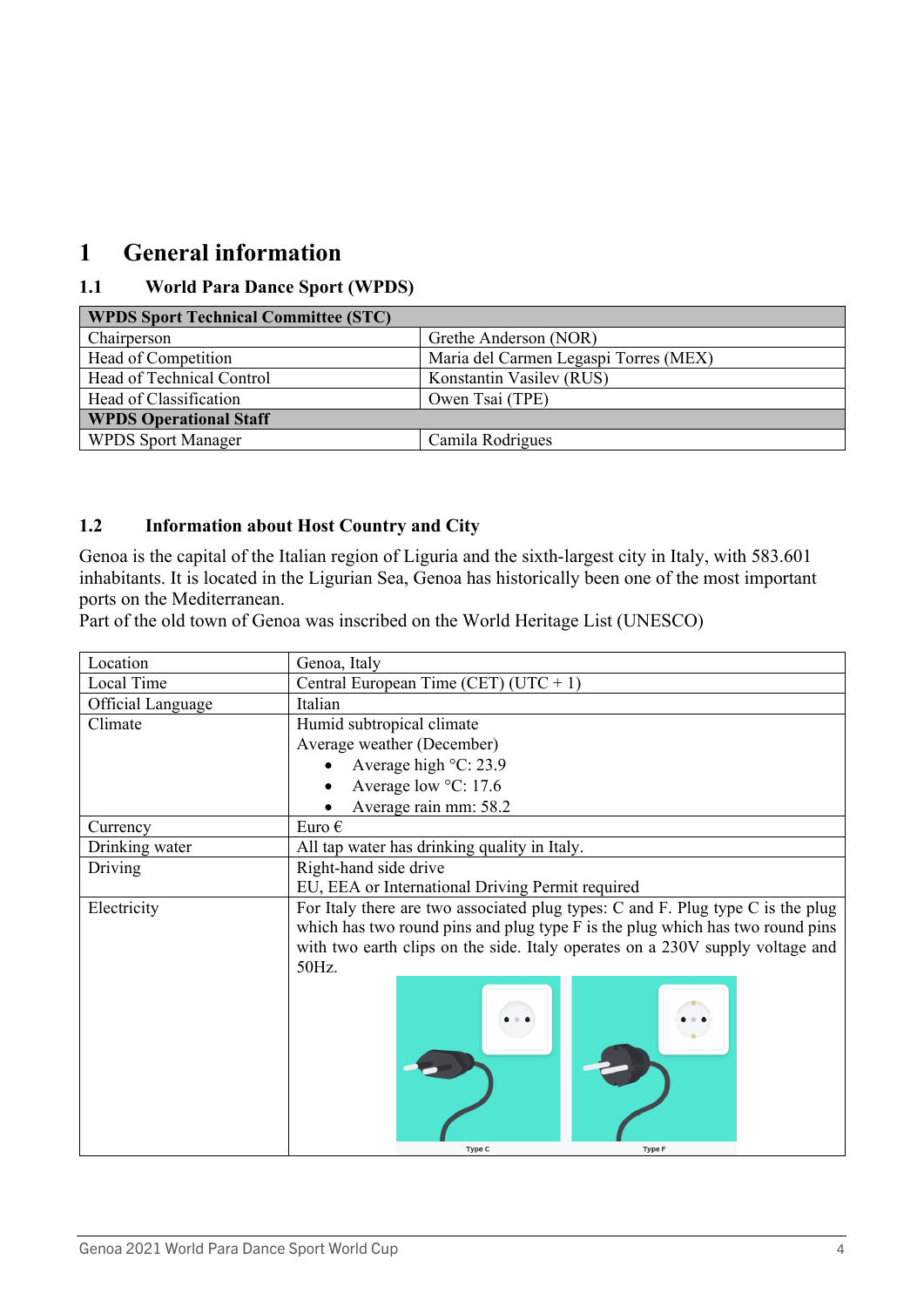| Shopping                 | Supermarkets and retail shops are normally open on Sundays.       |
|--------------------------|-------------------------------------------------------------------|
| Useful telephone numbers | All the utilities numbers (Ambulance, Fire, Police) answer on 112 |
|                          | Doctors' Emergency Call Centre: 800 893 580                       |

| <b>Date</b> | <b>Time</b>     | <b>Activity</b>                    | Location                   |
|-------------|-----------------|------------------------------------|----------------------------|
| 2-3 June    | All day         | <b>Team Arrivals</b>               | Cristoforo Colombo Airport |
| 2-3 June    | All day         | Training                           | Tower Genova Airport Hotel |
|             |                 |                                    | & Conference Center        |
| 3 June      | As per schedule | Classification                     | Tower Genova Airport Hotel |
|             |                 |                                    | & Conference Center        |
| 3 June      |                 | <b>Team Leaders Meeting</b>        | Tower Genova Airport Hotel |
|             |                 |                                    | & Conference Center        |
| 4 June      |                 | 1 <sup>st</sup> Day of Competition | Tower Genova Airport Hotel |
|             |                 |                                    | & Conference Center        |
| 4 June      |                 | Official Opening of the            | Tower Genova Airport Hotel |
|             |                 | Championships                      | & Conference Center        |
| 4 June      |                 | Victory Ceremonies Session         | Tower Genova Airport Hotel |
|             |                 |                                    | & Conference Center        |
| 5 June      |                 | 2 <sup>nd</sup> Day of Competition | Tower Genova Airport Hotel |
|             |                 |                                    | & Conference Center        |
| 5 June      |                 | <b>Victory Ceremonies Session</b>  | Tower Genova Airport Hotel |
|             |                 |                                    | & Conference Center        |
| 6 June      |                 | 3 <sup>rd</sup> Day of Competition | Tower Genova Airport Hotel |
|             |                 |                                    | & Conference Center        |
| 6 June      |                 | Victory Ceremonies Session         | Tower Genova Airport Hotel |
|             |                 |                                    | & Conference Center        |
| 6 June      |                 | Official Closing of the            | Tower Genova Airport Hotel |
|             |                 | Championships                      | & Conference Center        |
| 6 June      |                 | Post-event celebration for teams   | Tower Genova Airport Hotel |
|             |                 | (to be confirmed as per COVID      | & Conference Center        |
|             |                 | situation)                         |                            |
| 7 June      | All day         | <b>Team Departures</b>             | Cristoforo Colombo Airport |

#### <span id="page-4-0"></span>**1.3 General programme (provisional)**

## <span id="page-4-1"></span>**2 Travel to Genoa**

#### <span id="page-4-2"></span>**2.1 Arrivals**

The official airport of entry and departure for the Genoa 2021 World Para Dance Sport World Cup is the Cristoforo Colombo Airport. The LOC will provide support from the airport to the hotel. Please be informed the hotel is located inside the airport.

The nearest train station stop is Piazza Principe; the LOC will provide support from this train station to the hotel.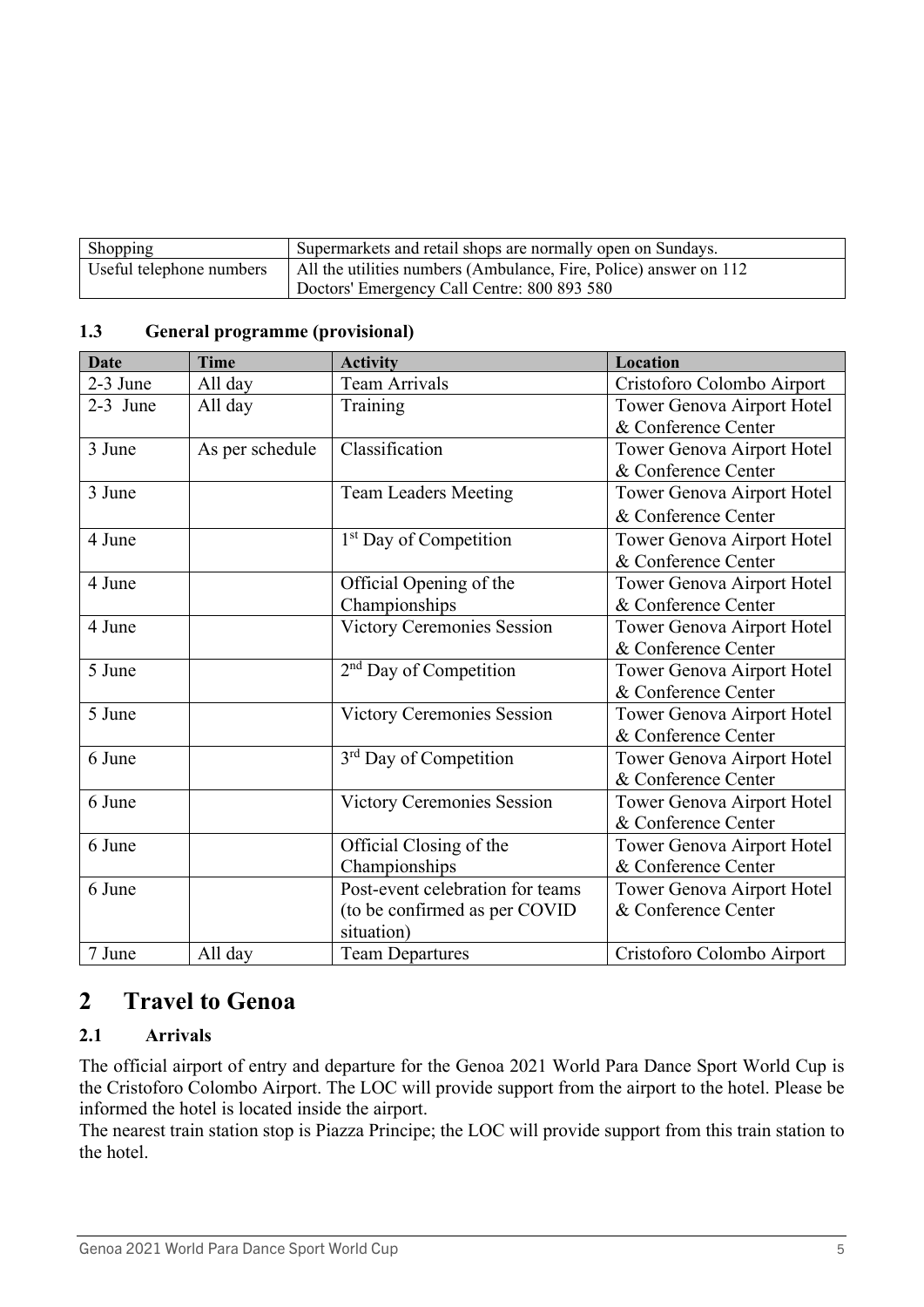Each team will be provided with individual arrival and departure information per email.

All teams are reminded to read the instructions provided carefully and distribute it to team members not in a group.

Any changes to your travel schedule needs to be communicated to the LOC's secretariat at [worldanzasport@gmail.com](mailto:worldanzasport@gmail.com)

### <span id="page-5-0"></span>**2.2 Visa**

In case your delegation needs to get Visa, please contact the LOC's secretariat at [worldanzasport@gmail.com](mailto:worldanzasport@gmail.com)

When applying for an Italian visa, please ensure that the passport is valid for at least 6 more months.

### <span id="page-5-1"></span>**2.3 Insurances**

Each National Federation and/or National Paralympic Committee is responsible for the appropriate insurance covering accidents, health, property and liability of their team.

# <span id="page-5-2"></span>**3 Accreditation**

### <span id="page-5-3"></span>**3.1 Accreditation access**

Team members are always required to wear their Accreditation Badge to enter the official Championships Venue. They should wear it in a manner that it is clearly visible to venue staff. An Accreditation Badge is not transferable and only permits entry to the individual for whom it is issued. Misuse of an Accreditation Badge may result in the cancellation of accreditation.

### <span id="page-5-4"></span>**3.2 Loss of Accreditation Badge**

In case of loss or theft of an Accreditation Badge, please report it immediately to Mr. Michelangelo Buonarrivo. In order to obtain a new accreditation badge, the team member must report to the LOC Office, accompanied by their Team Leader, carrying an appropriate identification document. A lost or damaged Accreditation Badge will be cancelled in the accreditation system, and a lost Accreditation Badge, later found, should be returned to the LOC Office for secure disposal.

## <span id="page-5-5"></span>**4 Accommodation**

## <span id="page-5-6"></span>**4.1 Accommodation programme**

The LOC has arranged special accommodation rates for participants of the Genoa 2021 World Para Dance Sport World Cup. Accommodation booking forms were required to be returned to LOC's secretariat at [worldanzasport@gmail.com](mailto:worldanzasport@gmail.com) by **20 APRIL 2021**.

Room configuration requests will be allocated to NPCs on a first-come, first-served basis. All rates can be provided as full board services if chosen and paid for it. Taxes and tourism surcharges applicable in Genoa, Italy have to be paid in cash directly to the hotel.

Official check in time at all hotels is 15:00 and check out time is 11:00. The LOC will endeavour to assist teams with any early arrival/late checkout requirements.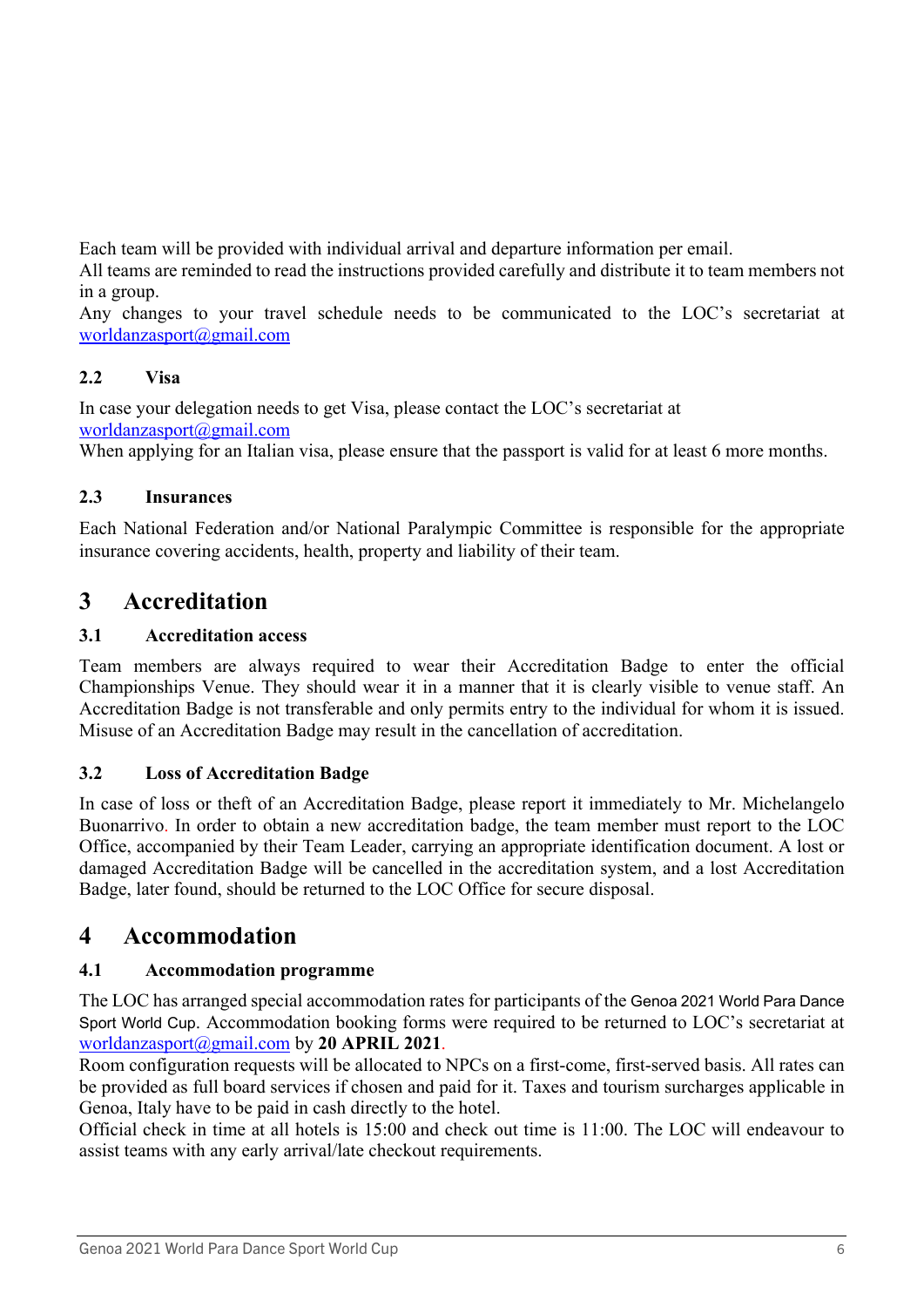Please note, NPCs must settle any additional costs (telephone, laundry, minibar, meeting room bookings, damages, etc.) directly with the hotel reception desk prior to departure – the LOC will not be responsible for any additional charges.

#### <span id="page-6-0"></span>**4.2 Official Hotel**

The official Team hotels for participants is:

The official Sport Technical Officials and LOC workforce hotel is:

| <b>Accommodation</b>         | <b>Address</b>                                   |
|------------------------------|--------------------------------------------------|
| Tower Genova Airport Hotel & | Via Pionieri e Aviatori d'Italia 44 16154, Genoa |
| Conference Center            |                                                  |

| Accommodation              | <b>Single</b>                 | Double or triple         |
|----------------------------|-------------------------------|--------------------------|
| <b>Full Board services</b> | $156 \text{ } \in \text{per}$ | 130 € per person per day |
|                            | person per day                |                          |

Local city tax to be paid in cash:  $3.00 \in$  per day per person

#### <span id="page-6-1"></span>**4.3 Meeting Rooms**

Delegations requiring use of a meeting room will need to make their own arrangements with their accommodation provider for any associated cost and availability.

## <span id="page-6-2"></span>**5 Transport**

<span id="page-6-3"></span>5.1 The competition will take place in the same complex where the hotel is located.

#### <span id="page-6-4"></span>**5.2 Public transport**

Bus and tram stops (Fermata) are normally not marked by a dedicated sign. Normally they are located on a sidewalk under a bus shelter.

Tickets may be purchased from tobacco shops or kiosks.

## <span id="page-6-5"></span>**6 Competition Venue**

Tower Genova Airport Hotel & Conference Center is located at Via Pionieri e Aviatori d'Italia 44 16154, Genoa

#### <span id="page-6-6"></span>**6.1 Personal belongings**

Participants are advised to leave valuable items in the hotel. There will be no safety box or individual lockers in the venue, but there are in the rooms, so please, in case of needs, we suggest to use it.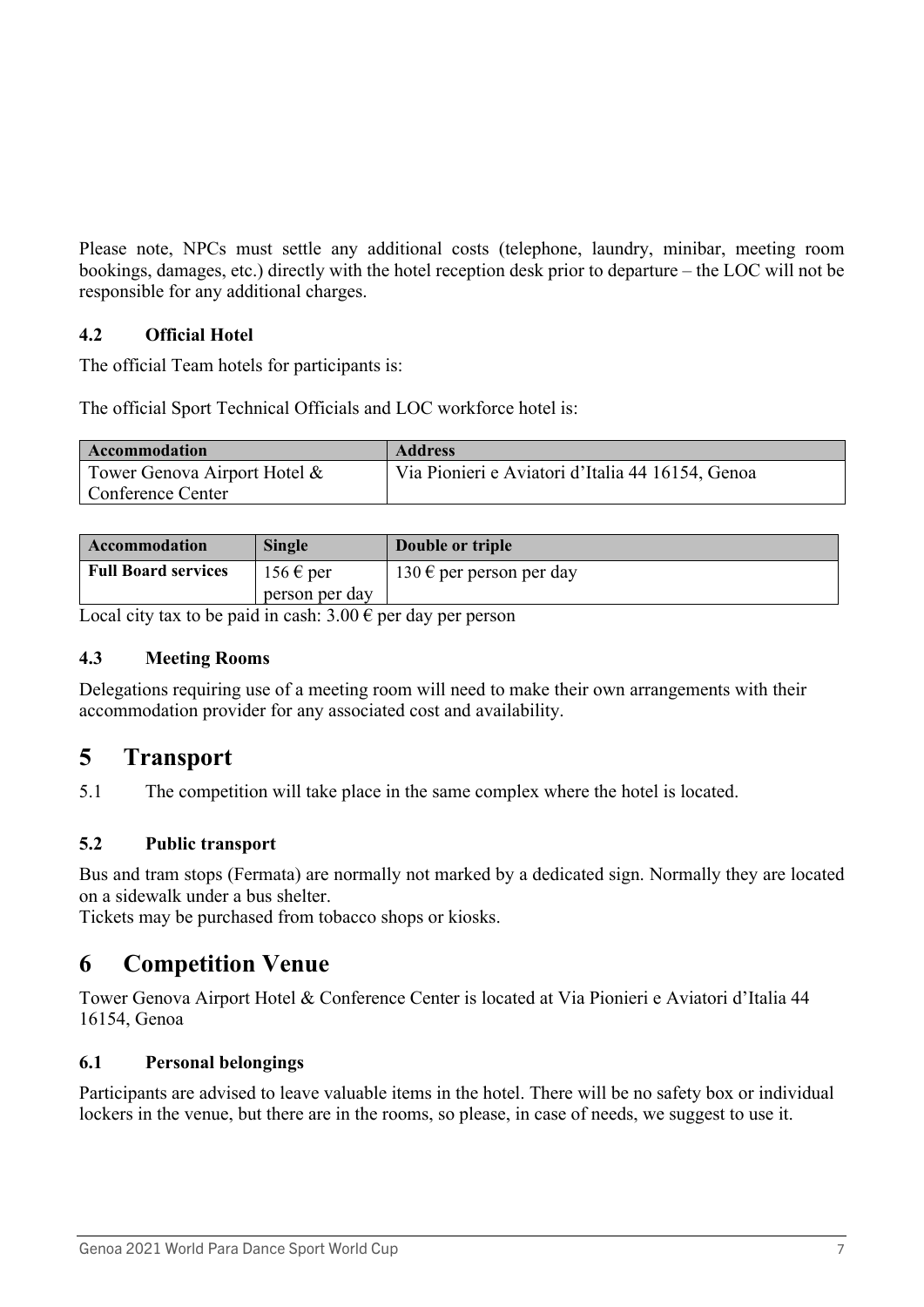# <span id="page-7-0"></span>**7 Catering**

### <span id="page-7-1"></span>**7.1 Catering as part of the Competition Fee**

Only those who are registered for the World Cup and paid the competition fees (athletes and team officials) will have access to the meal arrangements as described on this session.

Your accreditation will identify your entitlement to access catering and will be checked with the catering staff before serving food.

Should team members be seen to be transferring accreditation cards to non-accredited or other personnel who should not have access to catering, your accreditation may be removed, and you may be excluded from the competition.

## <span id="page-7-2"></span>**8 Sport**

#### <span id="page-7-3"></span>**8.1 Entry regulations**

#### <span id="page-7-4"></span>**8.1.1 Eligibility**

Dance couples must consist of a male and a female partner. All wheelchair users must fulfil minimum disability criteria. Couples entries must be submitted by their National Paralympic Committees or authorized Federation to the NPC.

The entries deadline is:

**Intention form to be sent to the LOC by 15 MARCH 2021 Entries deadline 5 MAY 2021**

#### **The LOC expects to be able to confirm the competition by 20 April.**

#### <span id="page-7-5"></span>**8.1.2 Entry fee**

15 Euros per participant (athletes, coaches, staff) per day to be paid in cash upon arrival.

#### <span id="page-7-6"></span>**8.1.3 Final sport entries**

All athletes must be entered by their respective NPCs or authorised organisations .Entry forms must be sent to the LOC [worldanzasport@gmail.com](mailto:worldanzasport@gmail.com) and WPDS [Info@WorldParaDanceSport.org](mailto:Info@WorldParaDanceSport.org)

#### <span id="page-7-7"></span>**8.2 Competition procedure**

#### <span id="page-7-8"></span>**8.2.1 Judging system and results**

The "old" judging system will be used for the conventional events.

Only athletes who have been licensed by WPDS (including partners) will be eligible for receiving points for the World Rankings.

<https://www.paralympic.org/dance-sport/downloads>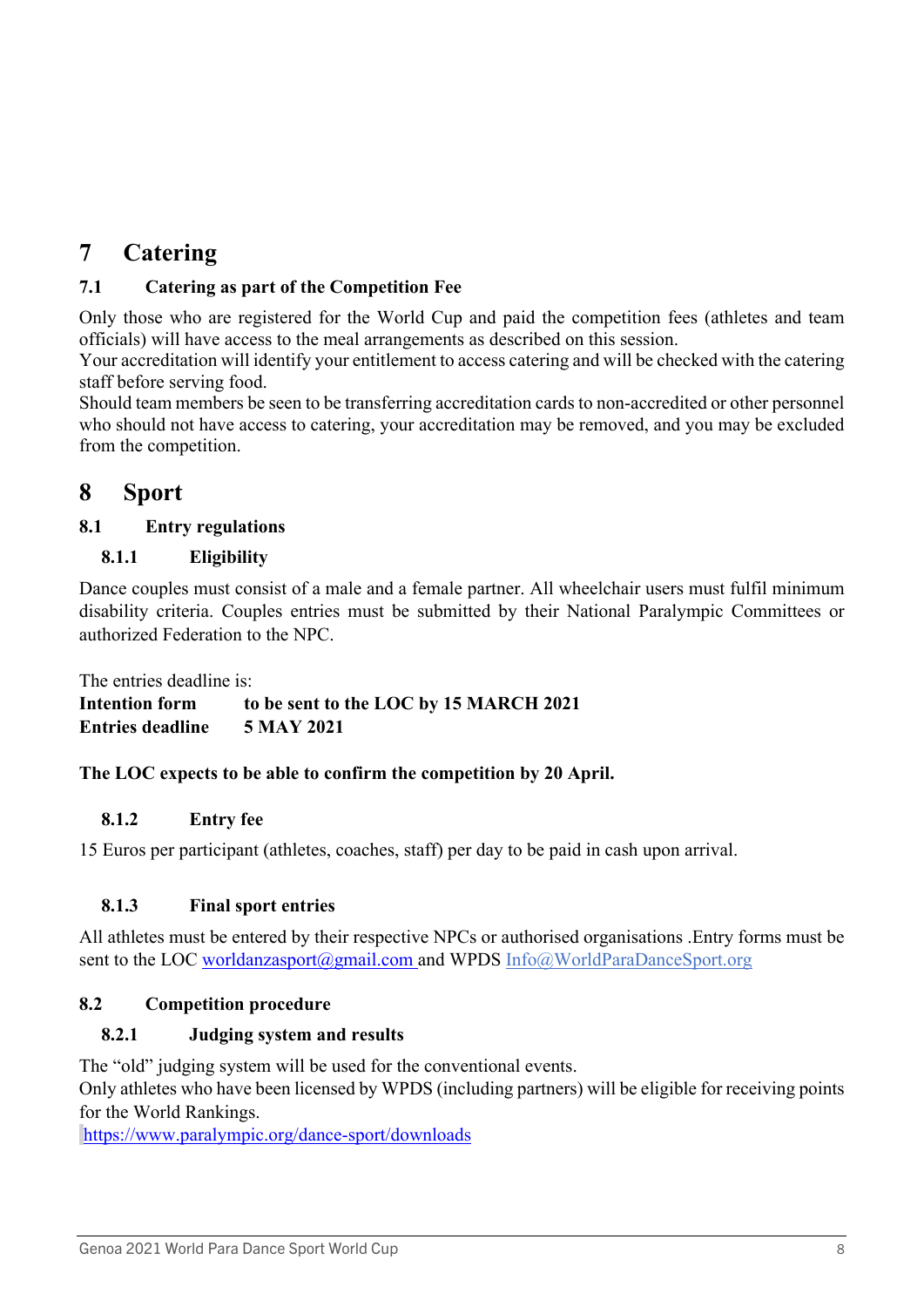### <span id="page-8-0"></span>**8.2.2 Ranking**

The minimum number of participating countries per event must be 3.

In case of not reaching the minimum quota of 3 countries in the event, there are two options:

a) The event is cancelled with no competition at all or

b) The couple/athlete can compete in a higher class.

No medals will be rewarded for the original event. However, in case the athletes reach the podium in the higher class, medals shall be normally awarded. The placement points will be carried to their specific ranking class.

### <span id="page-8-1"></span>**8.2.3 Music**

Music for Freestyle events must be submitted via email to the LOC in mp3 format until **15 MAY 2021** Team leaders are advised to bring a copy by USB Stick. The title of the email must contain the country and the athletes' name.

### <span id="page-8-2"></span>**8.2.4 Mixed Zone**

The Mixed Zone (MZ) is where the interviews with the broadcast and press media occurs. The athletes may refuse the interview request from the media, but they must pass through the MZ after leaving the Field of Play. Refusal to pass through the MZ is not permitted.

After the dance round is over, the athletes will exit the dance floor section of the Field of Play (FOP), and must pass through the Mixed Zone (MZ) on the side of the Athlete side (i.e. FOP zone, which is indicated as Blue Zone on the accreditation card).

The MZ is comprised of two (2) main areas in the following order:

- 1. Broadcast MZ
- 2. Press MZ

If the athletes agree to the interview requests, they must do the interview with the Rights-Holding Broadcasters (RHBs) first.

The Press Manager and/or Mixed Zone Manager may escort the athlete to a specific media that have requested assistance.

#### <span id="page-8-3"></span>**8.2.5 Live Broadcast Production**

For the Genoa 2021 World Para Dance Sport World Cup, there will **b**e a live broadcast production of all sessions. All delegations and the LOC must coordinate with the Broadcast Services FA (I.e. BRS) and the Host Broadcaster (HB) to allow smooth operations for all parties.

All stakeholders must be aware of the camera positions and must not block the camera shots, in principle. For operational reasons, there may be exceptions, but all parties must agree and notified beforehand.

Due to the live broadcast production the team seating areas, especially the tables at the FOP always need to be maintained tidy.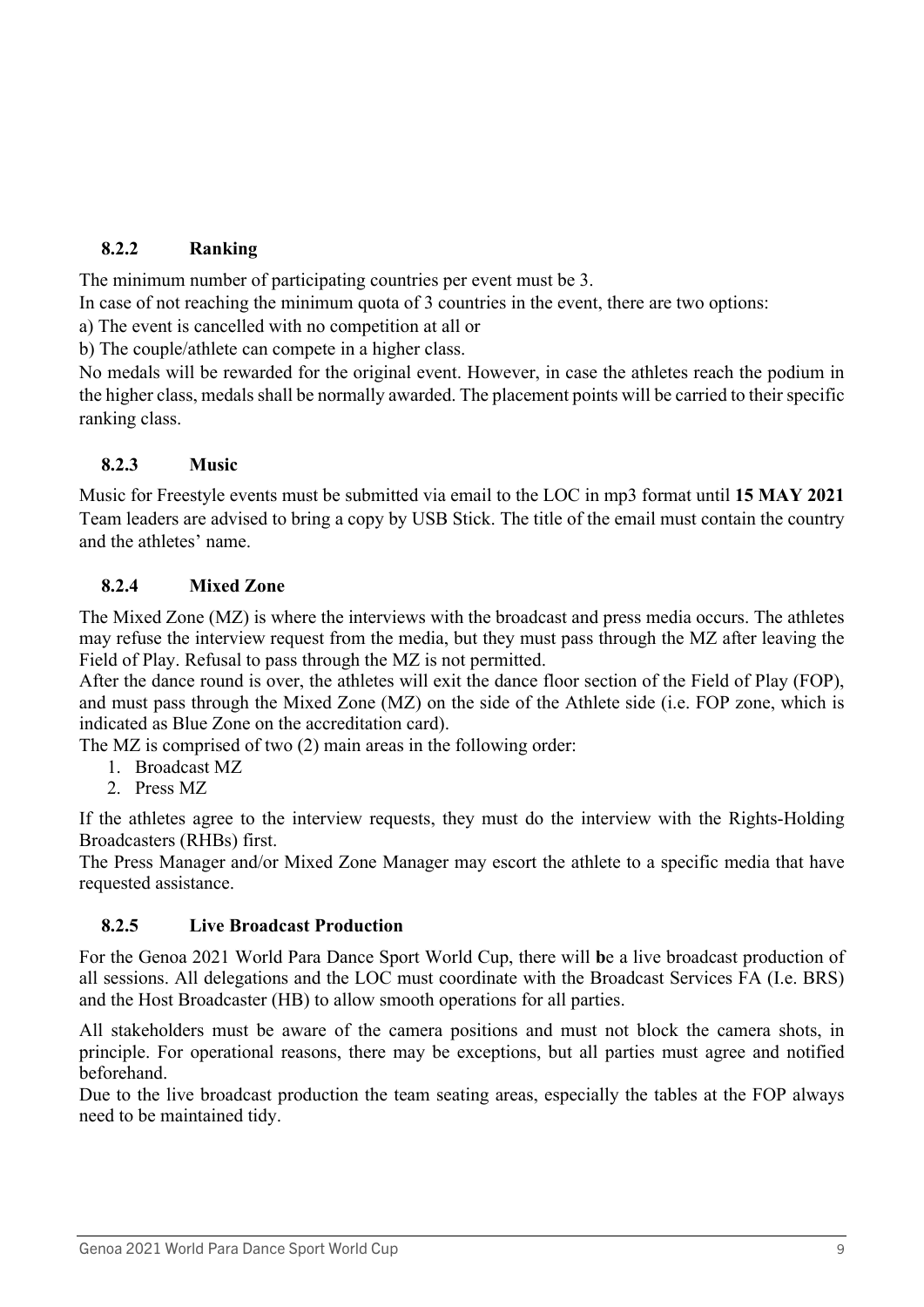### <span id="page-9-0"></span>**8.2.6 Back-of-House (BOH) Filming**

Special filming requests from the RHBs may occur. In such case, the RHBs must arrange and acquire approvals from their subjects (e.g. coaches, athletes) and submit such requests to BRS. In consultation with the relevant FAs, the BRS may or may not approve such special filming requests.

If any issues arise from the broadcast/filming operations, comments can be submitted to the BRS Manager.

#### <span id="page-9-1"></span>**8.2.7 Victory Ceremonies**

Victory Ceremonies will be conducted at the end of each competition day.

After each final of an event, results will be announced, and the respective medallists must report to the Victory Ceremonies staff (located in the warmup area) 20 min prior to their respective Victory Ceremony. The LOC is NOT in the position to postpone any Victory Ceremony if the medallist(s) does/do not arrive in time.

Medallists should either wear their national team uniform or their competition uniform. No flags or cameras etc are allowed to be brought to the podium.

The athlete(s) will be presented with the medal(s), which will be hung around the neck . When the presentation is finished, the national anthem of the Gold medallist(s) will be played. After the conclusion of the anthem, medallists are asked to get together in the middle for a photo. Then the whole Victory Ceremony party moves off the podium.

## <span id="page-9-2"></span>**9 Classification**

Classification will be conducted according to the 2018 World Para Dance Sport Classification rules and regulations.

Classification will take place at the same competition venue in a dedicated area, on **3 JUNE**. Exact time and room to be confirmed.

Athletes are requested to bring to classification only their competition wheelchair, straps if any and their medical information.

If an athlete does not attend Classification, he/she will be disqualified from the competition. The Classification schedule will be shared with the team leaders and NPCs.

Protests can be placed within one hour after the result has been announced.

# <span id="page-9-3"></span>**10 Doping Control**

#### <span id="page-9-4"></span>**10.1 Doping Control Programme**

The Doping Control Programme, which shall include the collection of doping control samples, shall be under the authority of World Para Dance Sport. The collection and testing of samples shall be done in accordance with the applicable provisions of the IPC Anti-Doping Code ("**Code**") and the World Anti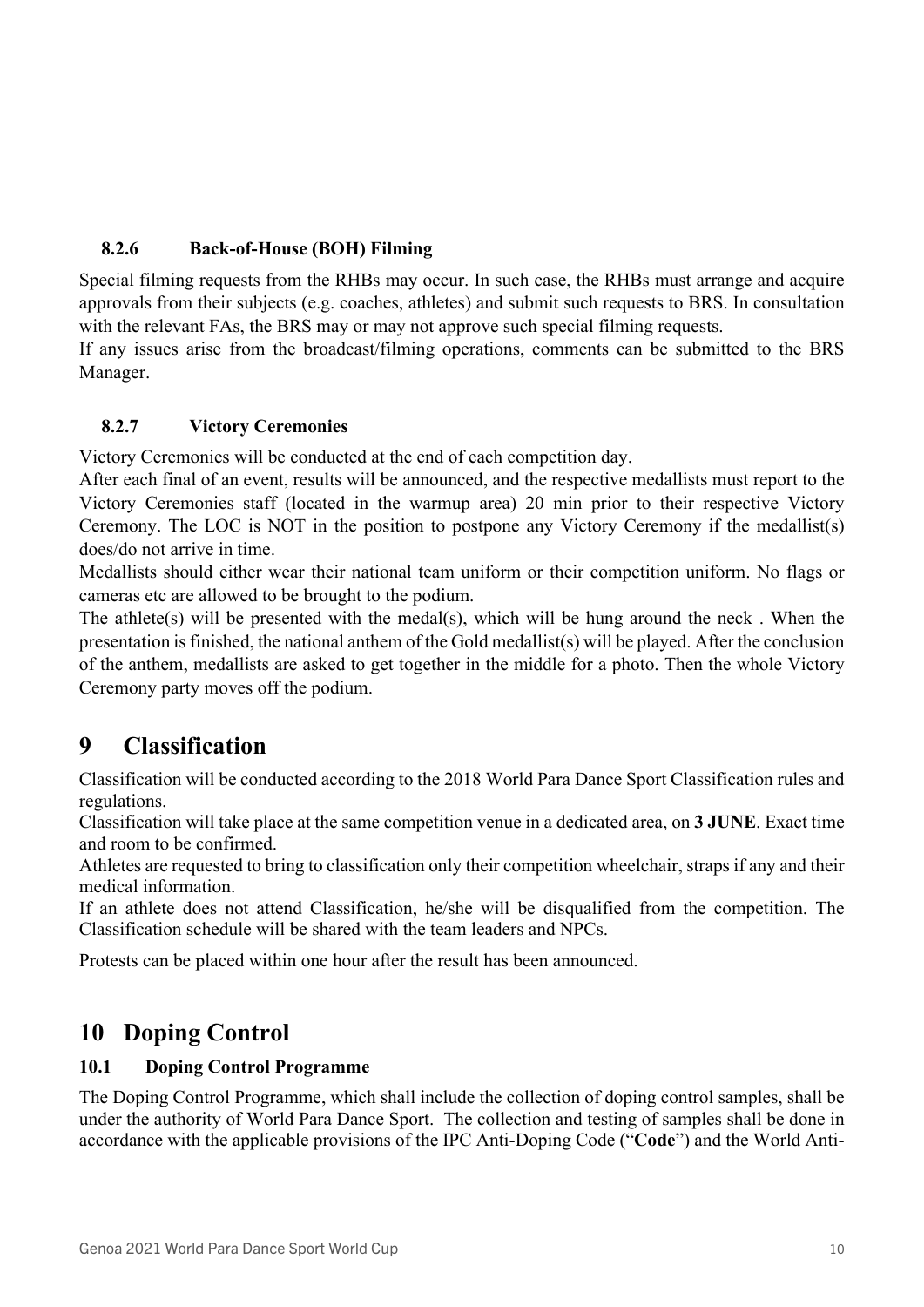Doping Code International Standard for Testing and Investigations. The samples will be analysed at the World Anti-Doping Agency accredited Laboratory in Italy.

### <span id="page-10-0"></span>**10.2 Therapeutic use exemption (TUE)**

It is an athlete's responsibility to ensure that any medication or method they take to treat an illness or medical condition is not prohibited according to the World Anti-Doping Agency (WADA) Prohibited List.

Athletes may have to take a medication that is on the WADA Prohibited List to treat an acute or chronic illness or medical condition. Before doing so, they must apply for a TUE and be given an approval for the particular medication and/or method. Athletes should consult with their NPC team physician to guide them through this process. All TUEs will be managed as per the WADA International Standard for TUEs (ISTUE) and entered into ADAMS (a secure online database). NPCs are encouraged to:

Be proactive in assisting their athletes in verifying the status of their medications

- Identify, along with the athlete's physician, therapeutic use alternatives to prohibited medications or methods, if appropriate
- Submit legible and complete TUE application forms in a timely manner
- The most common reason a TUE is denied is because of lack of proper medical documentation. Athletes and NPC medical staff are encouraged to ensure documentation related to all medical treatment such as proper diagnoses and treatment plans are included.

### <span id="page-10-1"></span>**10.2.1 Athletes that already have a valid TUE certificate of approval**

A copy of any currently valid TUE approval certificate and supporting medical documentation must be submitted to the IPC Medical Committee for review. Submissions must be in English and entered into ADAMS or by email to [tue@paralympic.org.](mailto:tue@paralympic.org) The IPC will notify the athlete through the NPC whether the TUE is recognized.

### <span id="page-10-2"></span>**10.2.2 Athletes that need to apply for a new TUE**

Athletes who are considered International Level Athletes for 2020 must apply to the IPC Medical Committee and submit the completed TUE application with supporting medical documentation either through ADAMS or by email to tue@paralympic.org during this period. Submissions must be in English. The decisions of the IPC Medical Committee will be communicated to the athlete's NPC, National Anti-Doping Organisation (NADO), and to WADA. For information who is considered to be an International level athlete see our website:

[https://www.paralympic.org/sites/default/files/document/181213101328247\\_TUE%2BShooting%2BP](https://www.paralympic.org/sites/default/files/document/181213101328247_TUE%2BShooting%2BPara%2Bsport%2B2019%2BILA%2BList_2.pdf) [ara%2Bsport%2B2019%2BILA%2BList\\_2.pdf](https://www.paralympic.org/sites/default/files/document/181213101328247_TUE%2BShooting%2BPara%2Bsport%2B2019%2BILA%2BList_2.pdf)

An Athlete who is not an International-Level Athlete should apply to his or her National Anti-Doping Organisation for a TUE.